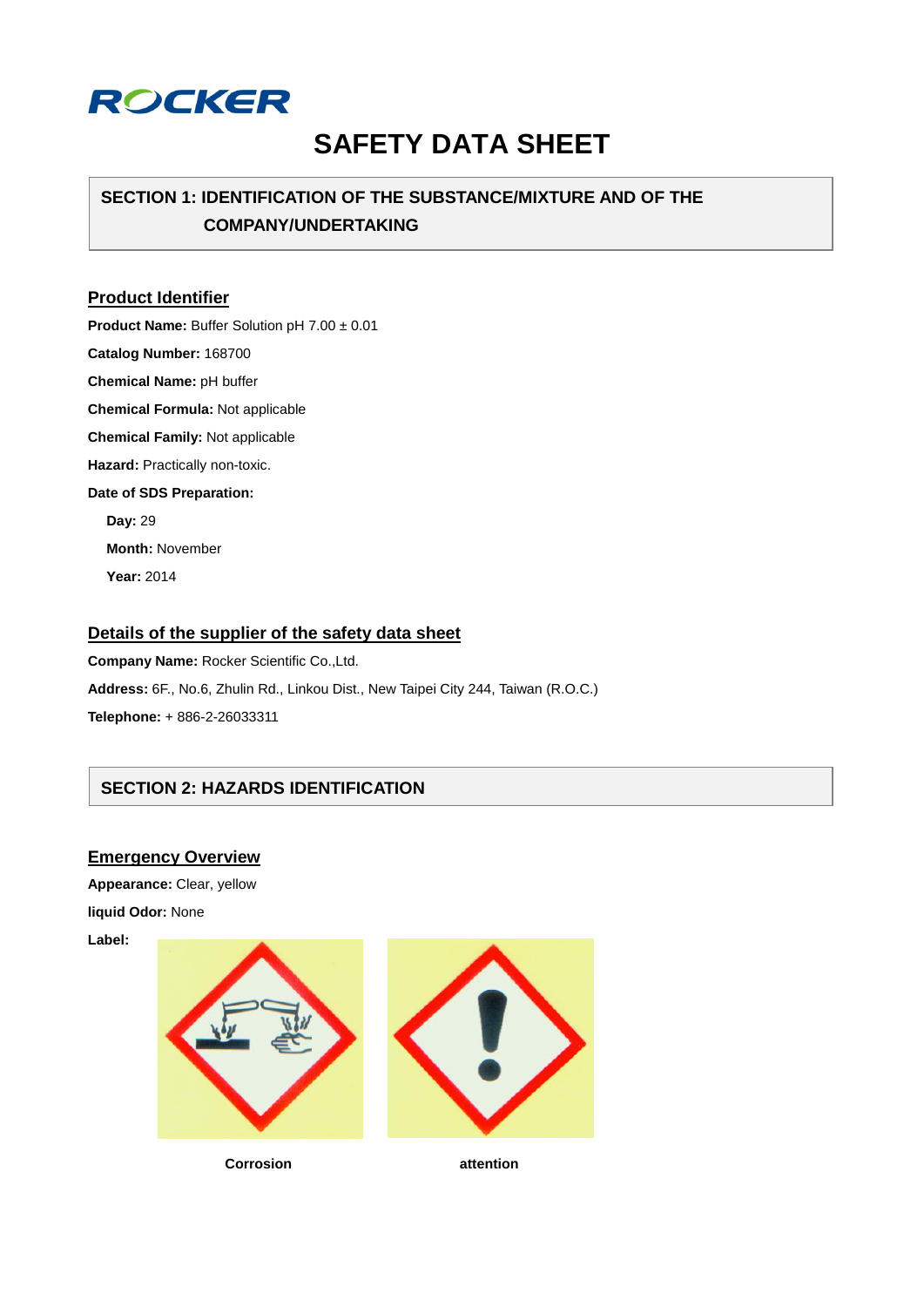#### **Potential Health Effects:**

**Eye Contact:** No effects are anticipated **Skin Contact:** No effects are anticipated **Skin Absorption:** No effects are anticipated **Target Organs:** Not applicable **Ingestion:** No Effects

## **SECTION 3: COMPOSITION/INFORMATION ON INGREDIENTS**

#### **Potassium Phosphate, Monobasic**

**Percent Range:** < 1.0 **Percent Range Units:** weight / weight **Hazard:** May cause irritation.

#### **Demineralized Water**

**Percent Range:** >95.0 **Percent Range Units:** volume / volume **Hazard:** No effects anticipated.

#### **Other components, each**

**Percent Range:** < 1.0

#### **Percent Range Units:** volume / volume

**Hazard:** Any ingredient(s) of this product listed as "Other component(s)" is not considered a health hazard to the user of this product.

## **Sodium Phosphate, Dibasic Percent Range:** < 1.0 **Percent Range Units:** weight / weight

**Hazard:** May cause irritation.

## **SECTION 4: FIRST AID MEASURE**

**Eye Contact:** Flush eyes with water. Call physician if irritation develops. **Skin Contact (First Aid):** Wash skin with soap and plenty of water. **Ingestion (First Aid):** Give large quantities of water. Call physician immediately. **Inhalation:** None required.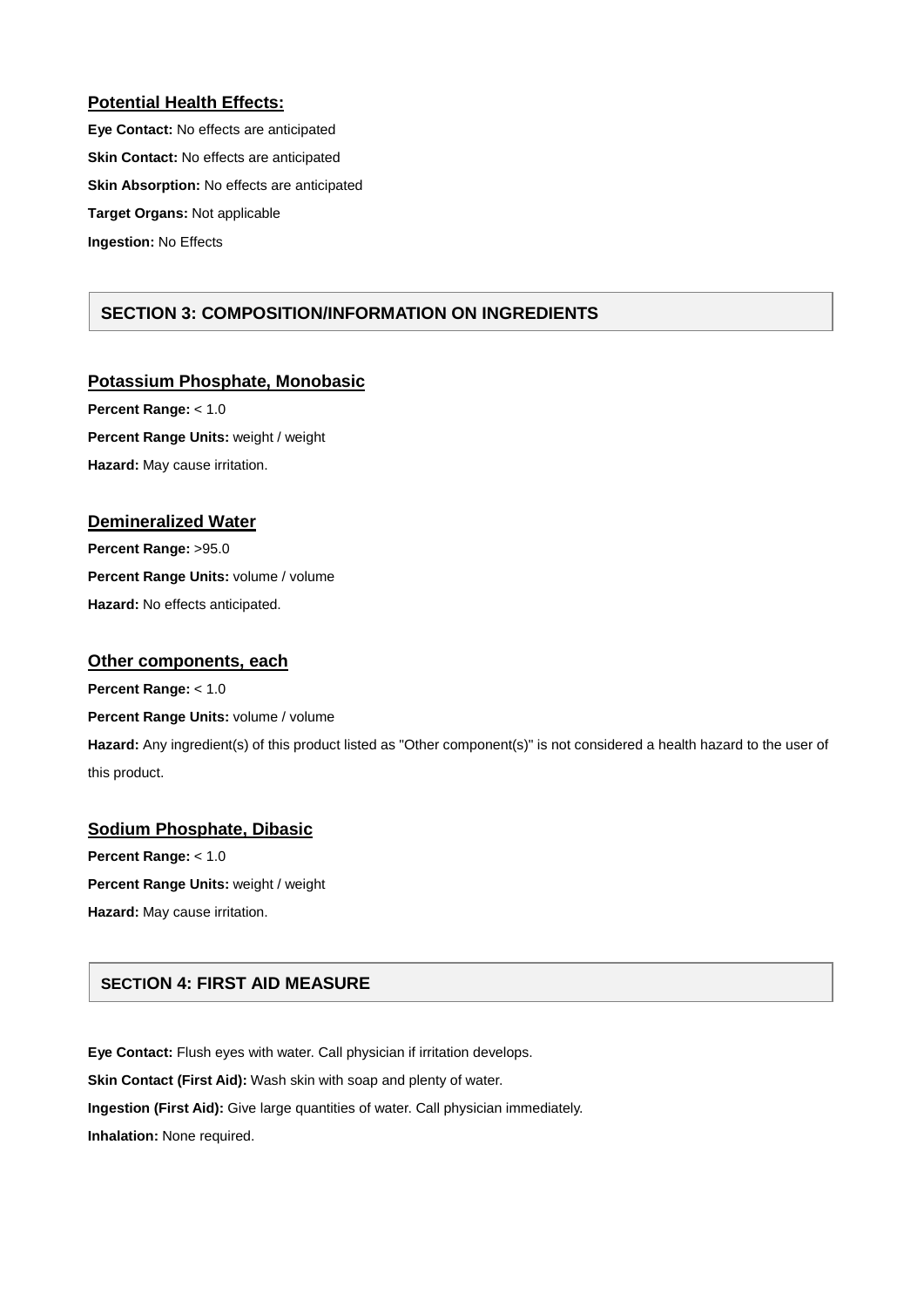## **SECTION 5: FIRETIGHTING MEASURES**

**Flammable Properties:** Material will not burn. **Flash Point:** Not applicable **Method:** Not applicable **Flammability Limits: Lower Explosion Limits:** Not applicable **Upper Explosion Limits:** Not applicable **Autoignition Temperature:** Not applicable **Hazardous Combustion Products:** Not applicable **Fire / Explosion Hazards:** None reported **Static Discharge:** None reported. **Mechanical Impact:** None reported **Extinguishing Media:** Use media appropriate to surrounding fire conditions **Fire Fighting Instruction:** As in any fire, wear self-contained breathing apparatus pressure demand and full protective gear.

## **SECTION 6: ACCIDENTAL RELEASE MEASURES**

#### **Containment Technique:**

Stop all leaks. Isolate hazard area. Keep unnecessary and unprotected personnel from entering. Absorb spill with inert material (e.g. dry sand, earth)**.**

#### **Clean-up Technique:**

Absorb spilled liquid with non-reactive sorbent material. Place material in a plastic bag. Mark bag 'Non-hazardous trash', and dispose of as normal refuse.

#### **SECTION 7: HANDLING AND STORAGE**

**Handling:** Avoid contact with eyes Wash thoroughly after handling.

**Storage:** Keep container tightly closed when not in use.

**Flammability Class:** Not applicable

## **SECTION 8: EXPOSURE CONTROLS / PERSONAL EQUIPMENT**

**Engineering Controls:** Maintain general industrial hygiene practices when using this product.

**Personal Protective Equipment:** None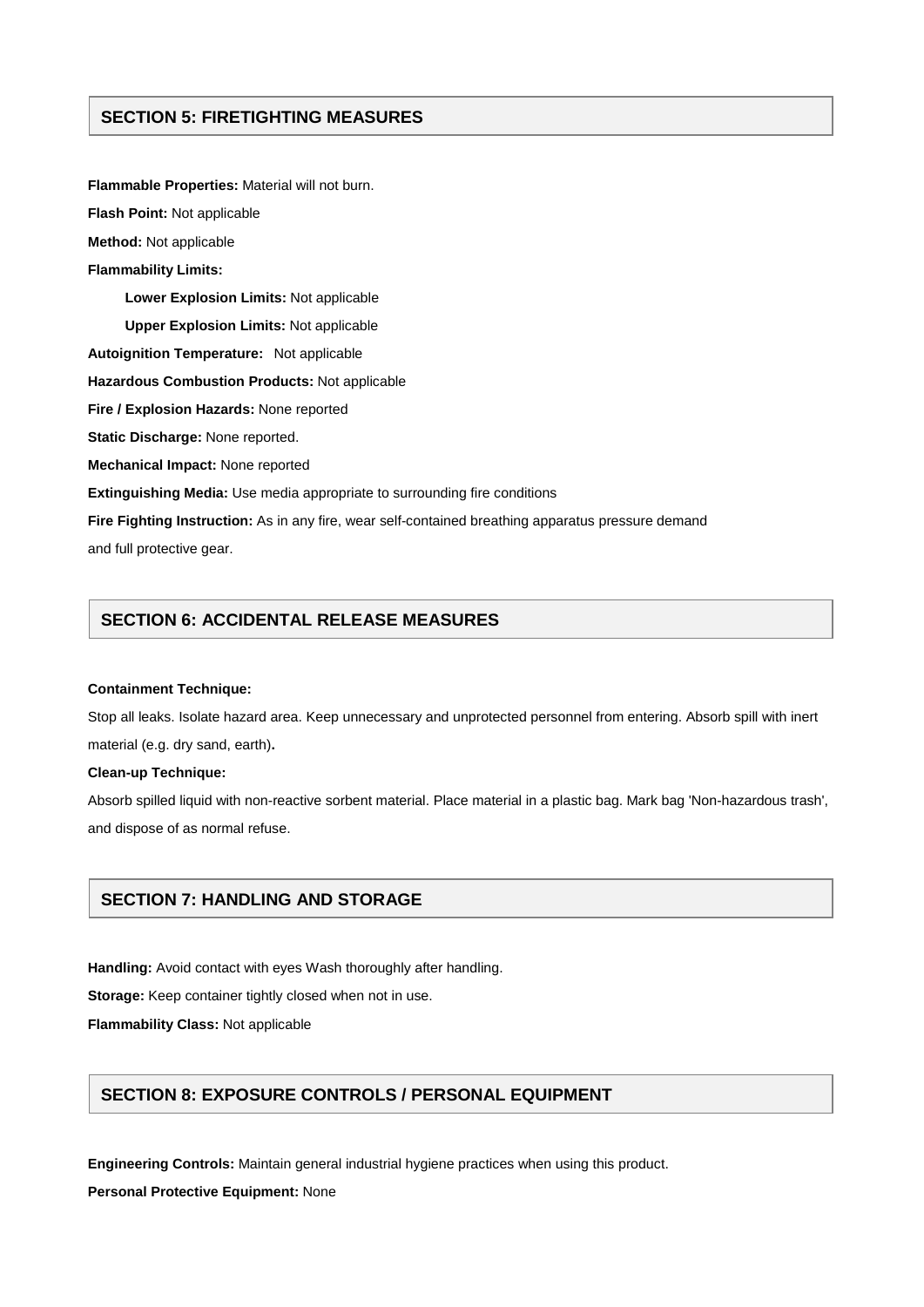**Eye Protection:** safety glasses with top and side shields **Skin Protection:** disposable latex gloves **Inhalation Protection:** adequate ventilation **Precautionary Measures:** Avoid contact with: eyes Wash thoroughly after handling.

## **SECTION 9: PHYSICAL / CHEMICAL PROPERTIES**

**Appearance:** Yellow and clear, liquid **Physical State:** Liquid **Molecular Weight:** Not applicable **Odor:** None **pH:** 7.0 at 25°C **Vapor Pressure:** Not determined **Vapor Density (air = 1):** Not determined **Boiling Point:** ~100°C (~212°F) **Melting Point:** ~0°C (~32°F) **Specific Gravity (water = 1):** ~1.0 **Solubility: Water:** Soluble **Acid:** Soluble **Other:** Not determined **Metal Corrosivity:** Not determined

## **SECTION 10: STABILITY AND REACTIVITY**

**Chemical Stability:** Stable when stored under proper conditions.

**Conditions to Avoid:** Extreme temperatures

**Reactivity / Incompatibility:** None reported

**Hazardous Decomposition:** None reported.

## **SECTION 11: TOXICOLOGICAL INFORMATION**

**Product Toxicological Data: LD50:** None reported **Skin and Eye Irritation Data:** None reported **Mutation Data:** None reported **Reproductive Effects Data:** None reported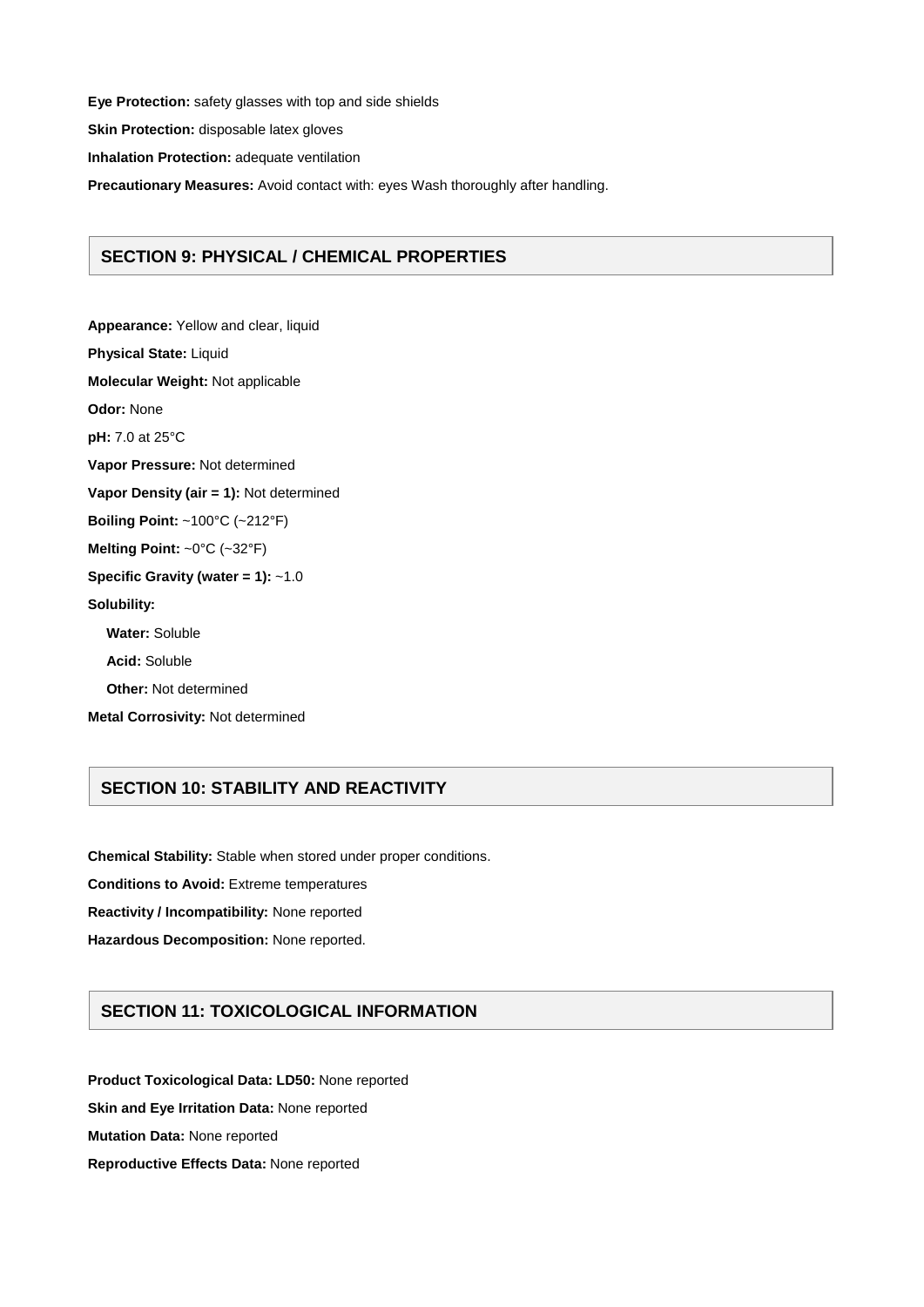## **SECTION 12: ECOLOGICAL INFORMATION**

**Product Ecological Information:** No ecological data available for this product.

**Ingredient Ecological Information:** No ecological data available for the ingredients of this product.

## **SECTION 13: DISPOSAL CONSIDERATIONS**

#### **EPA Waste ID Number:** None

**Special Instructions (Disposal):** Adjust to a pH between 6 and 9 with an alkali, such as soda ash or sodium bicarbonate. Open cold water tap completely, slowly pour the reacted material to the drain.

**Empty Containers:** Rinse three times with an appropriate solvent. Dispose of empty container as normal trash.

**NOTICE (Disposal):** These disposal guidelines are based on federal regulations and may be

superseded by more stringent state or local requirements. Please consult your local environmental regulators for more information.

## **SECTION 14: TRANSPORT INFORMATION**

#### **D.O.T.:**

**D.O.T. Proper Shipping Name:** Not Currently Regulated

**DOT Hazard Class:** NA

**DOT Subsidiary Risk:** NA

**DOT ID Number:** NA

**DOT Packing Group:** NA

#### **I.C.A.O.:**

**I.C.A.O. Proper Shipping Name:** Not Currently Regulated

**ICAO Hazard Class:** NA

**ICAO Subsidiary Risk:** NA

**ICAO ID Number:** NA

**ICAO Packing Group:** NA

#### **I.M.O.:**

**I.M.O. Proper Shipping Name:** Not Currently Regulated

**I.M.O. Hazard Class:** NA

**I.M.O. Subsidiary Risk:** NA

**I.M.O. ID Number:** NA

**I.M.O. Packing Group:** NA